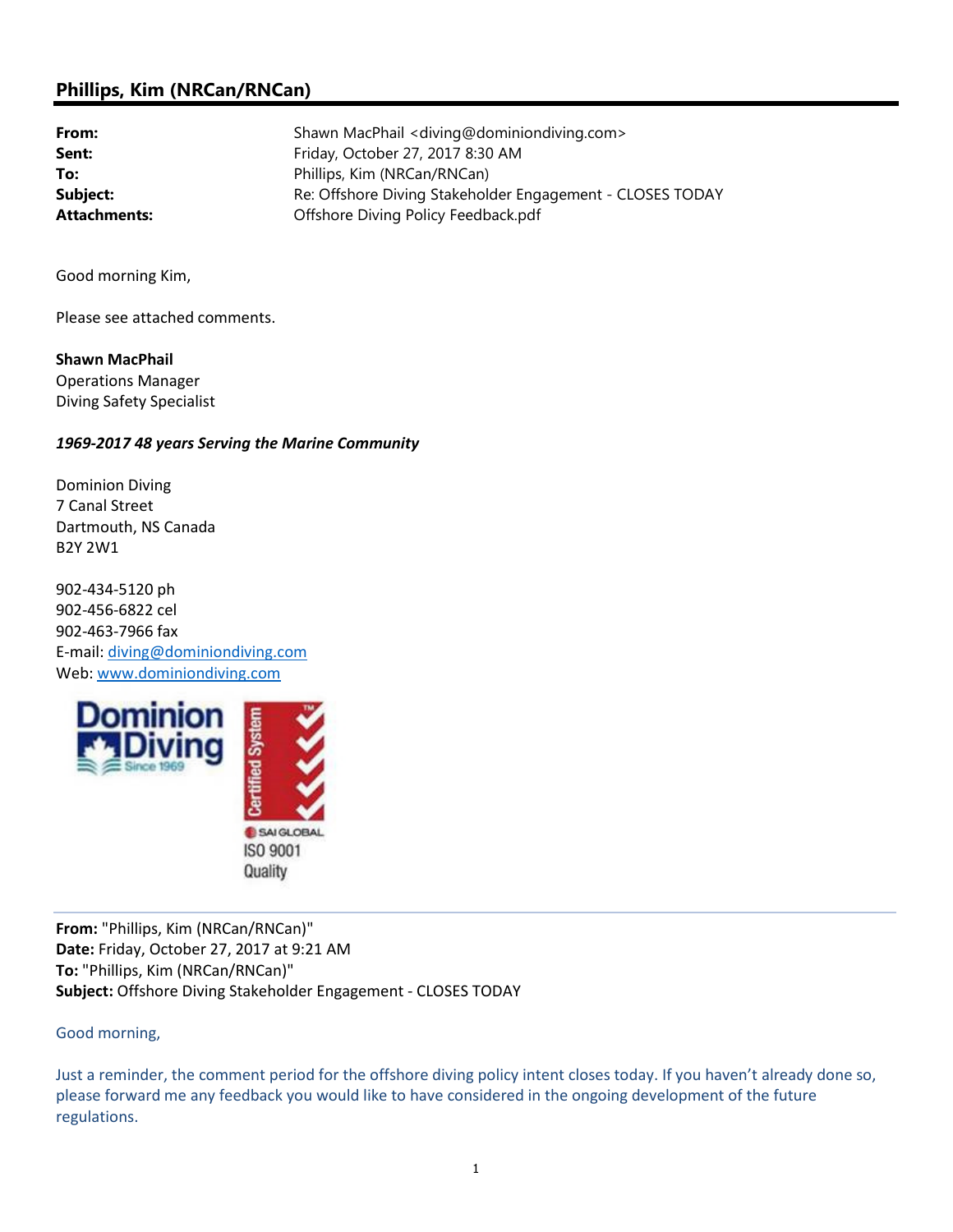Best regards,

**Kim Phillips** Senior Regulatory Officer Offshore Petroleum Management Division Natural Resources Canada Atlantic Canada Energy Office 1801 Hollis Street, Suite 700 Halifax, NS B3J 3C8 cell: (902) 402-0285 kim.phillips@canada.ca

From: Phillips, Kim (NRCan/RNCan) Sent: Thursday, October 05, 2017 9:56 AM To: Phillips, Kim (NRCan/RNCan) Subject: Offshore Diving Stakeholder Engagement Session

Good morning,

Thank you for attending the offshore diving stakeholder session on Monday. We appreciate the valuable feedback received during the session and look forward to receiving your written comments by October 27, 2017.

For your records, please find attached the deck that was presented at the session.

Best regards,

**Kim Phillips**  Senior Regulatory Officer Offshore Petroleum Management Division Natural Resources Canada cell: (902) 402-0285 kim.phillips@canada.ca